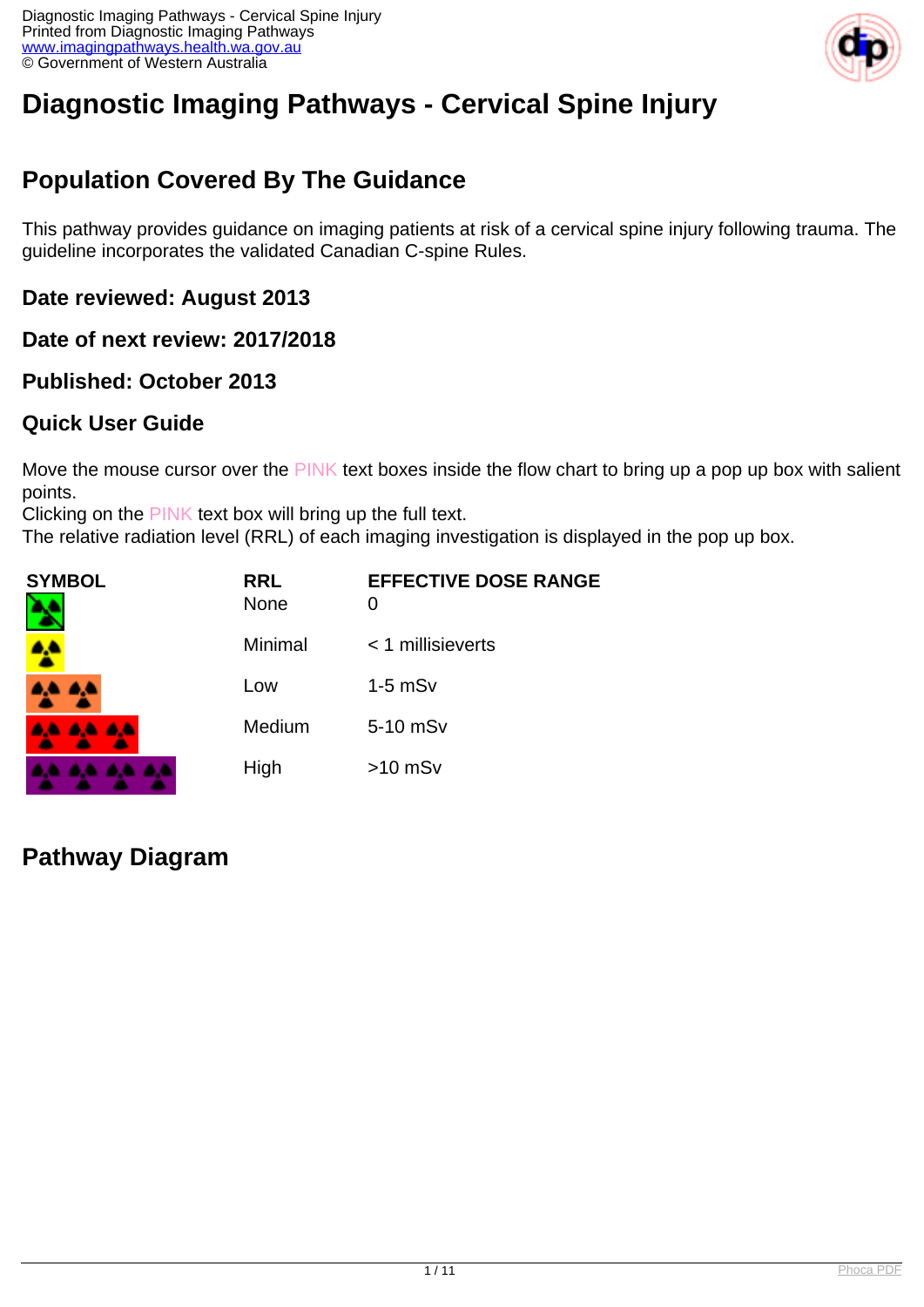#### Diagnostic Imaging Pathways - Cervical Spine Injury Printed from Diagnostic Imaging Pathways [www.imagingpathways.health.wa.gov.au](http://www.imagingpathways.health.wa.gov.au/)

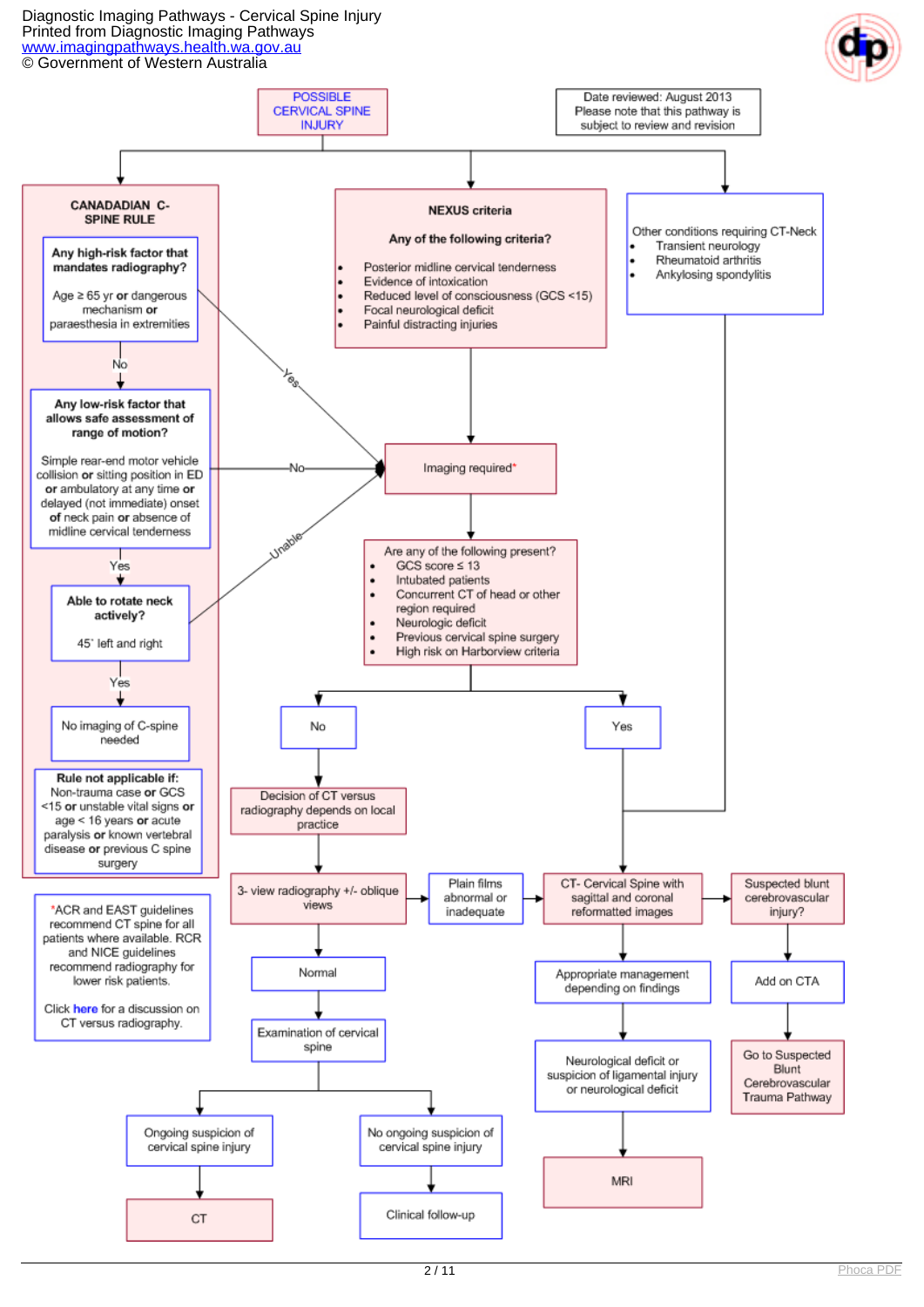

### **Image Gallery**

Note: These images open in a new page

#### **1a Cervical Spine Fracture**

Image 1a (Plain Radiograph): Burst fracture of the C5 vertebral body (arrow) with fragments travelling both anteriorly and posteriorly and fracture of the C6 pedicle (arrow).

**1b** Image 1b and 1c (Computed Tomography): Axial and sagittal CT of the same patient demonstrating the burst fracture of the C5 vertebral body (arrow).



**1c**





**1d Image 1d (Magnetic Resonance Imaging): Post surgical MRI of the same** patient showing plate and screw fixation of C4-C6 vertebral bodies. There is expansion and high signal of the cord from the mid-C4 to mid-C7 level (arrow). This most likely represents an intramedullary contusion injury.

## **Teaching Points**

- Canadian C-spine rules (CCR) or the NEXUS prediction rule can be used to identify trauma patients who can be safely clinically cleared without imaging
- Where imaging is indicated, cervical spine CT is superior to plain radiographs in cervical spine injury assessment and is preferred if available, feasible and safe. However, it is associated with radiation exposure, and there is little evidence in lower risk patients. Availability of CT for lower risk patients will depend on local resources and preference
- If early CT is unavailable, at least a three-view cervical spine radiograph series is recommended, which also has a high level of evidence in alert, symptomatic patients. Areas of suspicion or poor visualisation should be further defined with CT
- In the case of a normal CT in alert, symptomatic patients with persistent clinical suspicion of injury or in unevaluable, obtunded patients, the level of evidence regarding cervical spine clearance is lower. Current evidence based guidelines recommend either continuing cervical immobilisation until asymptomatic, discontinuing immobilisation following normal MRI within 48 hours of injury, or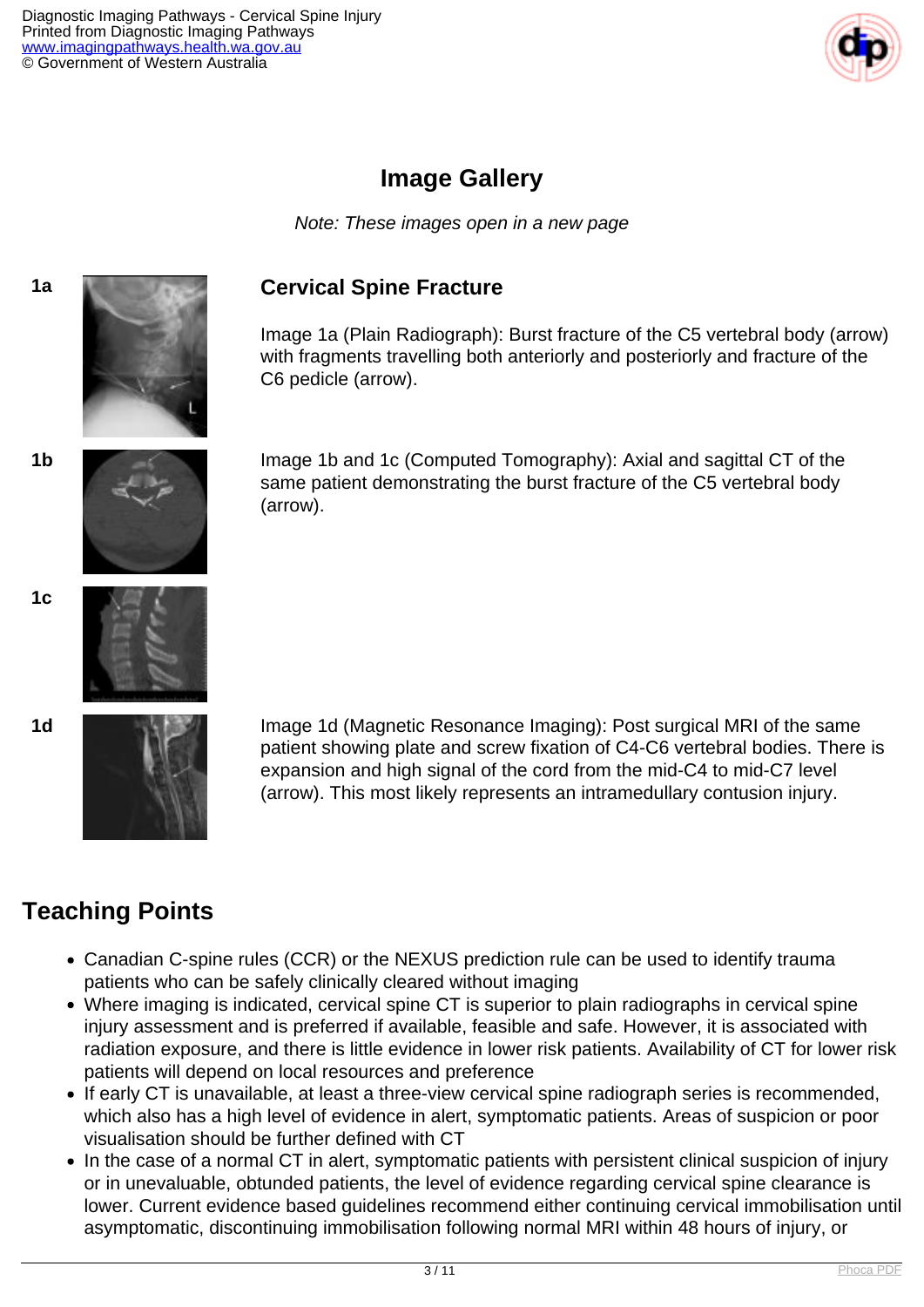

discontinuing immobilisation at the discretion of the treating physician [6](index.php/imaging-pathways/musculoskeletal-trauma/bone-and-joint-trauma/cervical-spine-injury?tab=references#6)

- MRI can best evaluate suspected ligamentous, spinal cord and soft tissue injuries and should be considered if there are any neurological signs
- Flexion/extension radiography adds little diagnostic value to evaluation of blunt trauma patients compared to CT and MRI [5](index.php/imaging-pathways/musculoskeletal-trauma/bone-and-joint-trauma/cervical-spine-injury?tab=references#5)[,7](index.php/imaging-pathways/musculoskeletal-trauma/bone-and-joint-trauma/cervical-spine-injury?tab=references#7)
- In trauma patients with ankylosing spondylitis, routine CT and MR imaging is recommended, even after minor trauma [6](index.php/imaging-pathways/musculoskeletal-trauma/bone-and-joint-trauma/cervical-spine-injury?tab=references#6)

### **CT versus Plain Radiographs for Initial Evaluation of Cervical Spine Injury**

- While CT is more accurate, there are conflicting recommendations from international evidence based guidelines, stemming from concerns over radiation exposure and the paucity of evidence of the clinical effectiveness and cost-effectiveness of CT over radiography in lower risk patients [19](index.php/imaging-pathways/musculoskeletal-trauma/bone-and-joint-trauma/cervical-spine-injury?tab=references#19)[,20](index.php/imaging-pathways/musculoskeletal-trauma/bone-and-joint-trauma/cervical-spine-injury?tab=references#20)
- The American College of Radiology (2012), the Eastern Association for the Surgery of Trauma (2009), the most recent ATLS Spine and Spinal Cord Trauma guideline (2012) and the recently published American Association of Neurological Surgeons (2013) evidence-based guidelines recommend that all patients who require radiological evaluation undergo cervical CT for cervical spine clearance if it is available. [6](index.php/imaging-pathways/musculoskeletal-trauma/bone-and-joint-trauma/cervical-spine-injury?tab=references#6)[,21,](index.php/imaging-pathways/musculoskeletal-trauma/bone-and-joint-trauma/cervical-spine-injury?tab=references#21)[22](index.php/imaging-pathways/musculoskeletal-trauma/bone-and-joint-trauma/cervical-spine-injury?tab=references#22) If CT is unavailable, radiographs still have a substantial level of evidence in alert, symptomatic patients [6](index.php/imaging-pathways/musculoskeletal-trauma/bone-and-joint-trauma/cervical-spine-injury?tab=references#6)
- The National Institute for Health and Care Excellence (2007) [23](index.php/imaging-pathways/musculoskeletal-trauma/bone-and-joint-trauma/cervical-spine-injury?tab=references#23) and the Royal College of Radiologists (2012) [19](index.php/imaging-pathways/musculoskeletal-trauma/bone-and-joint-trauma/cervical-spine-injury?tab=references#19) are not convinced of the clinical and cost-effectiveness of CT over radiography in alert, symptomatic low-risk patients who do not require concurrent CT head or other CT imaging
- The United States approach appears to be based on the existence of high acuity level I trauma centres that see a severely injured population with a high prevalence of C spine fracture. Studies comparing CT versus plain radiographs also tend to draw from this population. The United Kingdom recommendations reflect the population based structure of the National Health Service where demonstration of cost-effectiveness is required, and may be more appropriate for lower acuity centres with a lower prevalence of C spine injury [20](index.php/imaging-pathways/musculoskeletal-trauma/bone-and-joint-trauma/cervical-spine-injury?tab=references#20)
- Risks would vary according to patient factors, clinical situation and local imaging facilities (availability and radiation doses) and C spine fracture prevalence
- One 2009 assessment based on a metaanalysis and systematic review of the literature and current organ-specific radiation risk concluded that the high diagnostic accuracy of CT outweighed the increase in dose compared to radiography or radiography followed by CT regardless of patient age, sex or, mechanism of injury or fracture risk [24](index.php/imaging-pathways/musculoskeletal-trauma/bone-and-joint-trauma/cervical-spine-injury?tab=references#24)

## **Computed Tomography (CT)**

- Advantages:
	- Highly sensitive and specific and superior to radiography in the detection of cervical spine injury in both alert and obtunded or unevaluable patients. [6](index.php/imaging-pathways/musculoskeletal-trauma/bone-and-joint-trauma/cervical-spine-injury?tab=references#6),[26-29](index.php/imaging-pathways/musculoskeletal-trauma/bone-and-joint-trauma/cervical-spine-injury?tab=references#26),[31](index.php/imaging-pathways/musculoskeletal-trauma/bone-and-joint-trauma/cervical-spine-injury?tab=references#31)[,32,](index.php/imaging-pathways/musculoskeletal-trauma/bone-and-joint-trauma/cervical-spine-injury?tab=references#32)[36](index.php/imaging-pathways/musculoskeletal-trauma/bone-and-joint-trauma/cervical-spine-injury?tab=references#36),[37](index.php/imaging-pathways/musculoskeletal-trauma/bone-and-joint-trauma/cervical-spine-injury?tab=references#37) In the obtunded patient, a negative CT has a negative predictive value of 92.9% for clinically significant cervical spine injury and 99.6% for cervical spine injury requiring operative intervention [38](index.php/imaging-pathways/musculoskeletal-trauma/bone-and-joint-trauma/cervical-spine-injury?tab=references#38)
	- Useful in evaluation of bony displacement and in preoperative planning [39](index.php/imaging-pathways/musculoskeletal-trauma/bone-and-joint-trauma/cervical-spine-injury?tab=references#39)
	- Faster scanning time
	- More cost effective than radiography if settlement costs from paralysis resulting from false negative imaging are considered particularly if concurrent CT head is being performed [24](index.php/imaging-pathways/musculoskeletal-trauma/bone-and-joint-trauma/cervical-spine-injury?tab=references#24),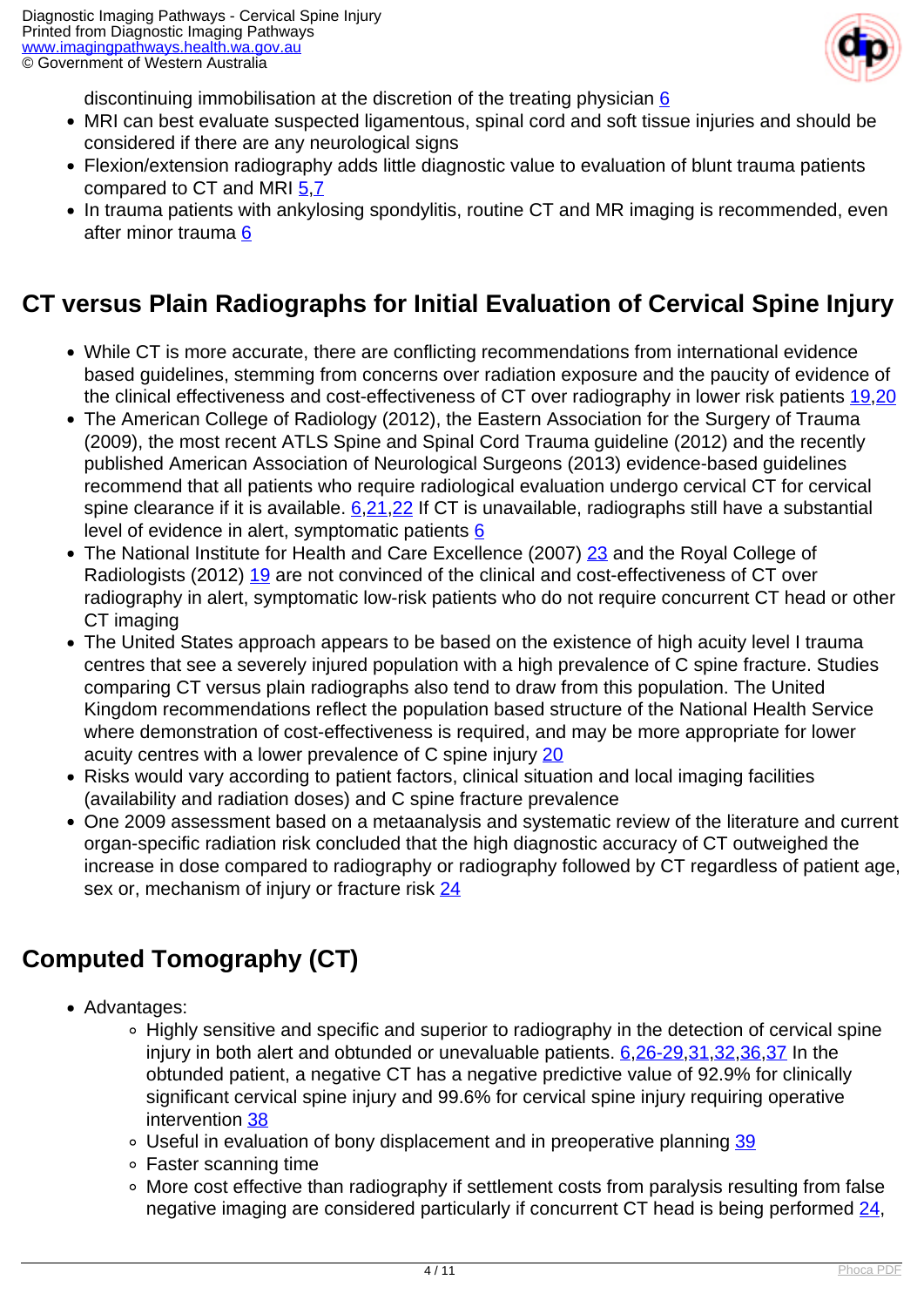

#### 35,[40](index.php/imaging-pathways/musculoskeletal-trauma/bone-and-joint-trauma/cervical-spine-injury?tab=references#40)

- Limitations
	- Limited ability to show ligamentous injuries. Inferior to MRI in demonstrating soft tissue or spinal cord injury [41](index.php/imaging-pathways/musculoskeletal-trauma/bone-and-joint-trauma/cervical-spine-injury?tab=references#41)
	- May miss fractures in the axial plane including base of odontoid and some subluxations [39](index.php/imaging-pathways/musculoskeletal-trauma/bone-and-joint-trauma/cervical-spine-injury?tab=references#39)
	- Increased radiation exposure. CT is associated with an estimated skin dose of 27.6mGy compared with 2.8mGy for plain film radiography. The estimated thyroid dose is 26mGy for CT and 1.8mGy for plain film [42](index.php/imaging-pathways/musculoskeletal-trauma/bone-and-joint-trauma/cervical-spine-injury?tab=references#42)
- Where CT imaging is available, routine 3-view cervical spine radiographs do not add diagnostic benefit [30](index.php/imaging-pathways/musculoskeletal-trauma/bone-and-joint-trauma/cervical-spine-injury?tab=references#30)

## **Magnetic Resonance Imaging (MRI)**

- Not particularly effective at detecting cervical spine fractures, [41,](index.php/imaging-pathways/musculoskeletal-trauma/bone-and-joint-trauma/cervical-spine-injury?tab=references#41)[43](index.php/imaging-pathways/musculoskeletal-trauma/bone-and-joint-trauma/cervical-spine-injury?tab=references#43) but is the procedure of choice for evaluating ligamentous, spinal cord and soft tissue injuries.  $41,43,44$  $41,43,44$  $41,43,44$  Consider MRI where there are neurologic signs
- In alert, symptomatic patients where initial radiographs and CTs are normal
	- Where there is clinical suspicion of ligamental injury, MRI is more sensitive than dynamic imaging [45](index.php/imaging-pathways/musculoskeletal-trauma/bone-and-joint-trauma/cervical-spine-injury?tab=references#45) and changed management in 25% persistently symptomatic patients in one study [46](index.php/imaging-pathways/musculoskeletal-trauma/bone-and-joint-trauma/cervical-spine-injury?tab=references#46)
	- If examination is normal, MRI is of minimal benefit in detecting additional injury in alert, symptomatic patients,  $\frac{47}{48}$  $\frac{47}{48}$  $\frac{47}{48}$  $\frac{47}{48}$  $\frac{47}{48}$  as is dynamic imaging  $\frac{7,48,49}{48}$  $\frac{7,48,49}{48}$  $\frac{7,48,49}{48}$
- In obtunded or unevaluable patients where initial radiographs and CTs are normal
	- MRI can safely exclude cervical spine injury with a sensitivity of 97.2-100% and specificity of 98.5-94% 50.[51](index.php/imaging-pathways/musculoskeletal-trauma/bone-and-joint-trauma/cervical-spine-injury?tab=references#51)
	- Routine MRI in these patients is not cost-effective compared with empirical immobilisation, [52](index.php/imaging-pathways/musculoskeletal-trauma/bone-and-joint-trauma/cervical-spine-injury?tab=references#52) but will detect a small number of additional clinically significant injuries [38,](index.php/imaging-pathways/musculoskeletal-trauma/bone-and-joint-trauma/cervical-spine-injury?tab=references#38)[50](index.php/imaging-pathways/musculoskeletal-trauma/bone-and-joint-trauma/cervical-spine-injury?tab=references#50)
	- In recent metaanalyses, approximately 10-12% of unevaluable patients with normal CTs had positive findings on MRI, around half of which altered management (0.4-0.8% surgical stabilisation, 5.4-6.7% extended immobilisation). [38,](index.php/imaging-pathways/musculoskeletal-trauma/bone-and-joint-trauma/cervical-spine-injury?tab=references#38)[50](index.php/imaging-pathways/musculoskeletal-trauma/bone-and-joint-trauma/cervical-spine-injury?tab=references#50) Both metaanalyses advocate the use of MRI in this population
	- One protocol suggests using additional MRI if the unevaluable patient was not moving all four extremities on arrival to the ED [37](index.php/imaging-pathways/musculoskeletal-trauma/bone-and-joint-trauma/cervical-spine-injury?tab=references#37)
- In trauma patients with ankylosing spondylitis, routine CT and MR imaging is recommended, even after minor trauma [6](index.php/imaging-pathways/musculoskeletal-trauma/bone-and-joint-trauma/cervical-spine-injury?tab=references#6)
- Indications [39](index.php/imaging-pathways/musculoskeletal-trauma/bone-and-joint-trauma/cervical-spine-injury?tab=references#39)
	- Clinical evidence of spinal cord injury, especially incomplete injury
	- Neurological deficits not explained by plain film or CT findings
	- Patients with injuries requiring posterior stabilisation to exclude concomitant disc herniations that might alter the surgical approach
- Limitations
	- Longer imaging time
	- Inability to fully characterise vertebral fractures
	- Technical difficulties in clinically unstable patients and patient risk during transport

### **C-Spine Rules (CCR) and the National Emergency X-Radiography Utilisation Study (NEXUS) Prediction Rule**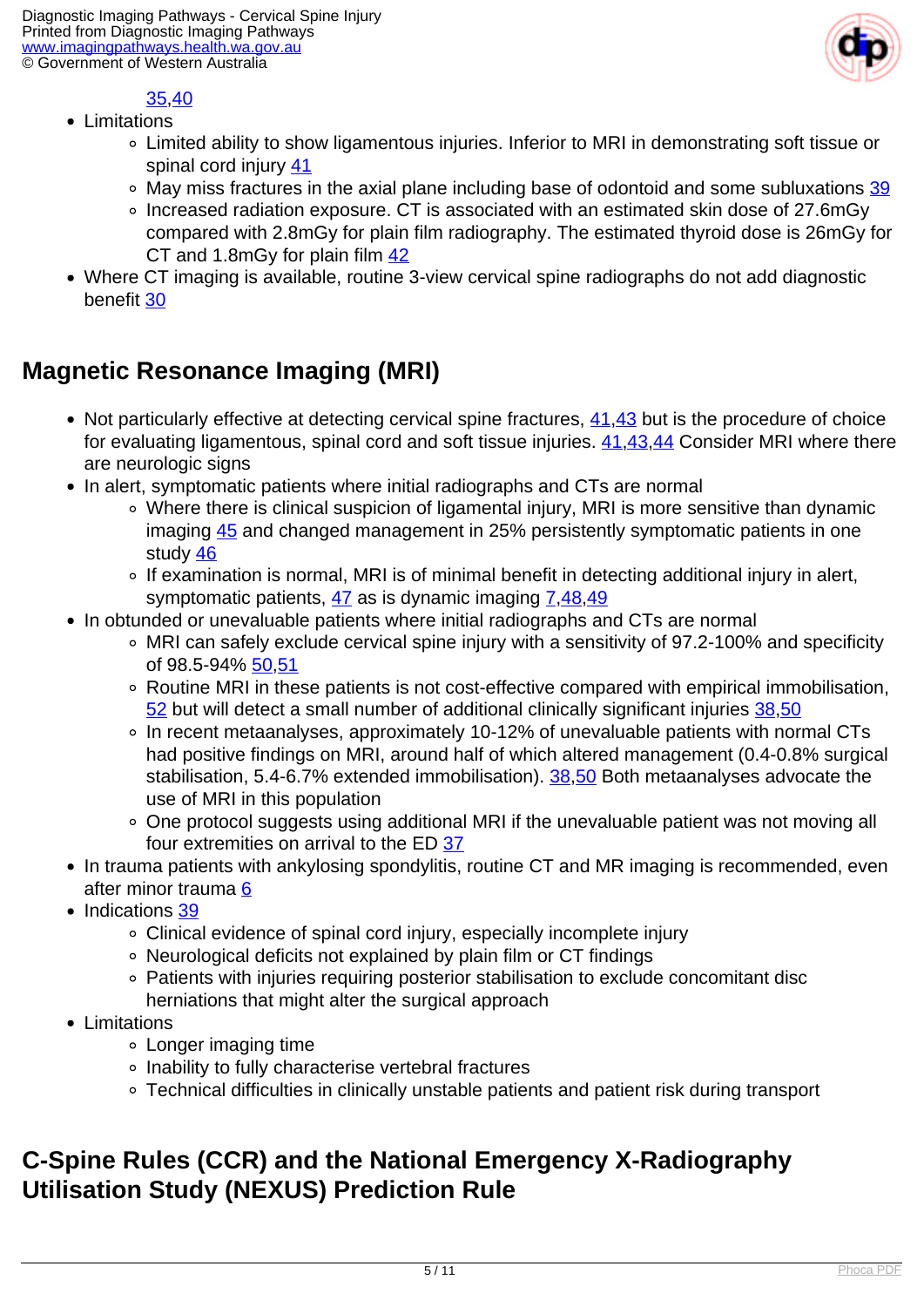

- Use of either clinical decision rule is intended to identify patients whom can be safely cleared without radiological examination of the cervical spine
- Both the CCR and the NEXUS rules are highly sensitive and have been prospectively validated in large multicentre trials. [1](index.php/imaging-pathways/musculoskeletal-trauma/bone-and-joint-trauma/cervical-spine-injury?tab=references#1)[,8-11](index.php/imaging-pathways/musculoskeletal-trauma/bone-and-joint-trauma/cervical-spine-injury?tab=references#11) They have low false negative rates and are effective in reducing imaging rates without missing clinically important cervical spine injuries [9](index.php/imaging-pathways/musculoskeletal-trauma/bone-and-joint-trauma/cervical-spine-injury?tab=references#9),[12-14](index.php/imaging-pathways/musculoskeletal-trauma/bone-and-joint-trauma/cervical-spine-injury?tab=references#12)
- Prospective studies set in ED reported sensitivities of 99-100% and 83-100% and specificities of 42-45% and [13](index.php/imaging-pathways/musculoskeletal-trauma/bone-and-joint-trauma/cervical-spine-injury?tab=references#13)-46% for CCR and NEXUS criteria respectively 13
- The single prospective study (undertaken by the authors of the CCR) that has directly compared the two rules in the same cohort found that the CCR had better accuracy [1](index.php/imaging-pathways/musculoskeletal-trauma/bone-and-joint-trauma/cervical-spine-injury?tab=references#1)
- Both distracting injury and intoxication do not appear to be predictive of fracture in recent large prospective studies using CT. [15](index.php/imaging-pathways/musculoskeletal-trauma/bone-and-joint-trauma/cervical-spine-injury?tab=references#15),[16](index.php/imaging-pathways/musculoskeletal-trauma/bone-and-joint-trauma/cervical-spine-injury?tab=references#16) They are also not clearly defined in the published NEXUS criteria
- An alert, asymptomatic patient without a distracting injury or neurologic deficit who can perform a functional range-of-motion examination is able to be cleared clinically with a sensitivity of 98.1% and a negative predictive value of 99.8% [14](index.php/imaging-pathways/musculoskeletal-trauma/bone-and-joint-trauma/cervical-spine-injury?tab=references#14)
- There is a relative paucity of reliable clinical predictors in older patients. Age ?65 years is an independent predictor of fracture. [16](index.php/imaging-pathways/musculoskeletal-trauma/bone-and-joint-trauma/cervical-spine-injury?tab=references#16) Clinical predictors appear inadequate for the evaluation of the cervical spine in older patients after low energy trauma and these patients should have imaging [17](index.php/imaging-pathways/musculoskeletal-trauma/bone-and-joint-trauma/cervical-spine-injury?tab=references#17) ,[18](index.php/imaging-pathways/musculoskeletal-trauma/bone-and-joint-trauma/cervical-spine-injury?tab=references#18)

### **Plain Radiography**

- Three view cervical spine radiography includes
	- Anteroposterior (AP)
	- True lateral (including all seven cervical vertebrae and C7-T1 junction)
	- Open-mouth odontoid views
- Oblique views are also performed although one study has suggested that oblique views do not improve detection of abnormalities over three view radiography [25](index.php/imaging-pathways/musculoskeletal-trauma/bone-and-joint-trauma/cervical-spine-injury?tab=references#25)
- Limitations
	- Insensitive in detecting cervical spine injury compared to CT in prospective studies in alert, symptomatic patients (36-45%), [26-28](index.php/imaging-pathways/musculoskeletal-trauma/bone-and-joint-trauma/cervical-spine-injury?tab=references#26) even when excluding technically inadequate scans (52-65%). [26,](index.php/imaging-pathways/musculoskeletal-trauma/bone-and-joint-trauma/cervical-spine-injury?tab=references#26) [29,](index.php/imaging-pathways/musculoskeletal-trauma/bone-and-joint-trauma/cervical-spine-injury?tab=references#29)[30](index.php/imaging-pathways/musculoskeletal-trauma/bone-and-joint-trauma/cervical-spine-injury?tab=references#30) This is supported by an earlier metaanalysis with methodologic limitations. [31](index.php/imaging-pathways/musculoskeletal-trauma/bone-and-joint-trauma/cervical-spine-injury?tab=references#31) Radiographs perform similarly poorly in obtunded patients (39-53%) [28](index.php/imaging-pathways/musculoskeletal-trauma/bone-and-joint-trauma/cervical-spine-injury?tab=references#28)[,32,](index.php/imaging-pathways/musculoskeletal-trauma/bone-and-joint-trauma/cervical-spine-injury?tab=references#32)[33](index.php/imaging-pathways/musculoskeletal-trauma/bone-and-joint-trauma/cervical-spine-injury?tab=references#33)
	- High rate of technical inadequacy necessitating further imaging, particularly in older, multitrauma or non-compliant patients. The NEXUS study reported adequate radiographs could not be obtained in 29% of patients with cervical spine injury in their population of 34,069 patients [34](index.php/imaging-pathways/musculoskeletal-trauma/bone-and-joint-trauma/cervical-spine-injury?tab=references#34)
- Advantages
	- Lower radiation dose than CT, important in younger patients [24](index.php/imaging-pathways/musculoskeletal-trauma/bone-and-joint-trauma/cervical-spine-injury?tab=references#24)
	- Cheaper than CT, but cost-effectiveness must take into account the massive costs associated with even one missed fracture that results in spinal cord injury [24](index.php/imaging-pathways/musculoskeletal-trauma/bone-and-joint-trauma/cervical-spine-injury?tab=references#24)[,35](index.php/imaging-pathways/musculoskeletal-trauma/bone-and-joint-trauma/cervical-spine-injury?tab=references#35)
- These limitations and the potential morbidity associated with missed fractures have led to a change in recommendations in preference to CT [6](index.php/imaging-pathways/musculoskeletal-trauma/bone-and-joint-trauma/cervical-spine-injury?tab=references#6),[21](index.php/imaging-pathways/musculoskeletal-trauma/bone-and-joint-trauma/cervical-spine-injury?tab=references#21)[,22](index.php/imaging-pathways/musculoskeletal-trauma/bone-and-joint-trauma/cervical-spine-injury?tab=references#22)
- There is a paucity of evidence for 'low-risk' patients who would still undergo radiography under some guidelines. One prospective study reported a 25% sensitivity of plain radiographs compared to CT but there were only four patients with factures in the low-risk cohort (0.25% of total cohort and 8% of those with clinically significant injury) [26](index.php/imaging-pathways/musculoskeletal-trauma/bone-and-joint-trauma/cervical-spine-injury?tab=references#26)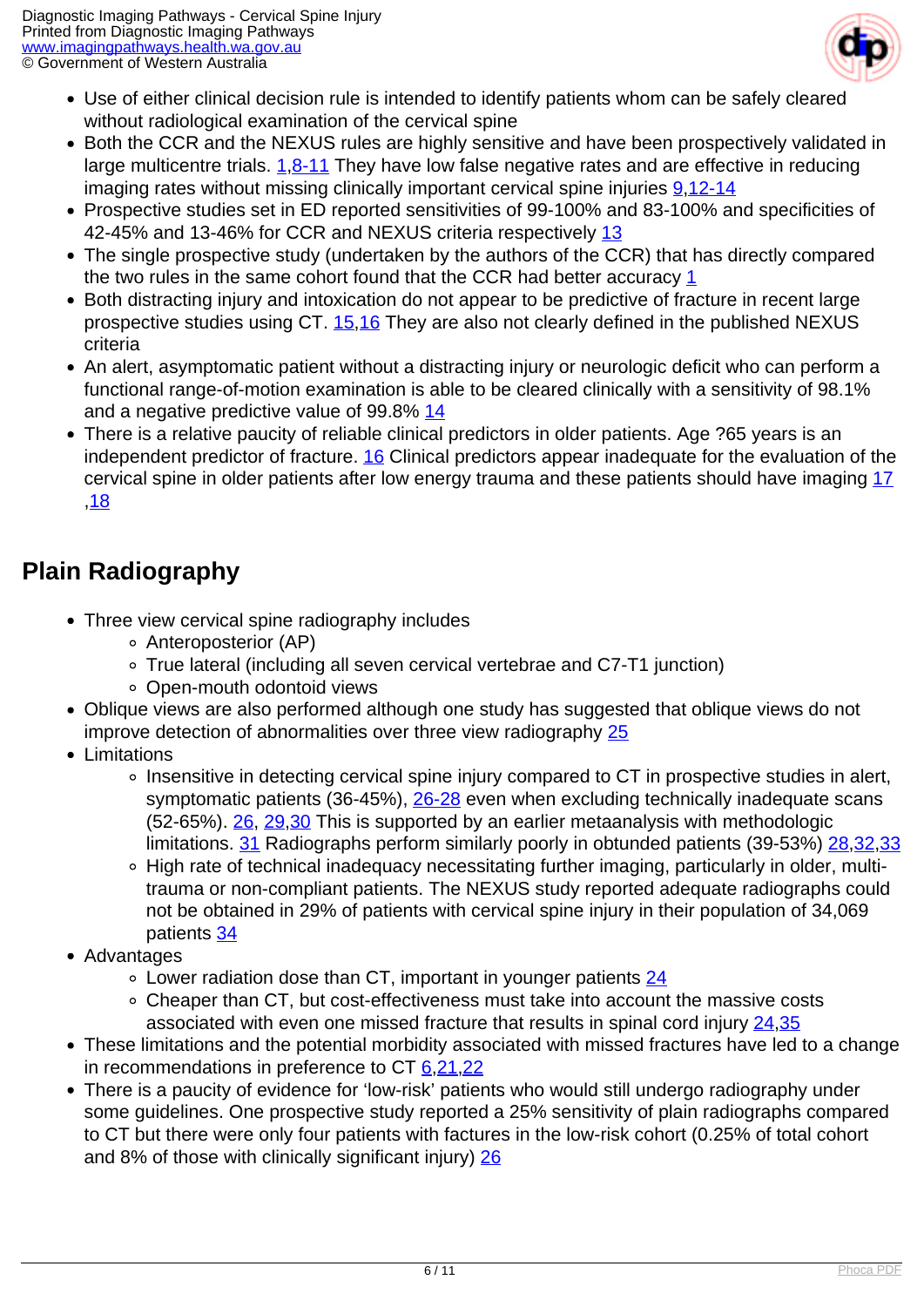

#### **References**

#### **Date of literature search: May 2013**

The search methodology is available on request. [Email](index.php/contact-us)

References are graded from Level I to V according to the Oxford Centre for Evidence-Based Medicine, Levels of Evidence. [Download the document](http://www.cebm.net/wp-content/uploads/2014/06/CEBM-Levels-of-Evidence-2.1.pdf)

- 1. Stiell IG, Clement CM, McKnight RD, Brison R, Schull MJ, Rowe BH, et al. **The Canadian Cspine rule versus the NEXUS low-risk criteria in patients with trauma**. N Engl J Med. 2003;349(26):2510-8. (Level I evidence)
- 2. Hanson JA, Blackmore CC, Mann FA, Wilson AJ. **Cervical spine injury: a clinical decision rule to identify high-risk patients for helical CT screening**. AJR Am J Roentgenol. 2000;174(3):713-7. (Level II evidence)
- 3. Burlew CC, Biffl WL, Moore EE, Barnett CC, Johnson JL, Bensard DD. **Blunt cerebrovascular injuries: redefining screening criteria in the era of noninvasive diagnosis**. J Trauma Acute Care Surg. 2012;72(2):330-5. (Level II evidence)
- 4. Franz RW, Willette PA, Wood MJ, Wright ML, Hartman JF. **A systematic review and metaanalysis of diagnostic screening criteria for blunt cerebrovascular injuries**. J Am Coll Surg. 2012;214(3):313-27. (Level II evidence)
- 5. Hennessy D, Widder S, Zygun D, Hurlbert RJ, Burrowes P, Kortbeek JB. **Cervical spine clearance in obtunded blunt trauma patients: a prospective study**. J Trauma. 2010;68(3):576-82. (Level II evidence)
- 6. Hadley MN, Walters BC, Aarabi B, Dhall SS, Gelb DE, Harrigan MR, et al. **Guidelines for the management of acute cervical spine and spinal cord injuries**. Neurosurgery. 2013;72(Supplement 2):1-259. (Evidence based guidelines)
- 7. Sierink JC, van Lieshout WA, Beenen LF, Schep NW, Vandertop WP, Goslings JC. **Systematic review of flexion/extension radiography of the cervical spine in trauma patients**. Eur J Radiol. 2013;82(6):974-81. (Level II evidence)
- 8. Stiell IG, Wells GA, Vandemheen KL, Clement CM, Lesiuk H, De Maio VJ, et al. **The Canadian Cspine rule for radiography in alert and stable trauma patients**. JAMA. 2001;286(15):1841-8. (Level II evidence)
- 9. Stiell IG, Clement CM, Grimshaw J, Brison RJ, Rowe BH, Schull MJ, et al. **Implementation of the Canadian C-Spine Rule: prospective 12 centre cluster randomised trial**. BMJ. 2009;339:b4146. (Level II evidence)
- 10. Hoffman JR, Mower WR, Wolfson AB, Todd KH, Zucker MI. **Validity of a set of clinical criteria to rule out injury to the cervical spine in patients with blunt trauma. National Emergency X-Radiography Utilization Study Group** . N Engl J Med. 2000;343(2):94-9. (Level I evidence)
- 11. Coffey F, Hewitt S, Stiell I, Howarth N, Miller P, Clement C, et al. **Validation of the Canadian cspine rule in the UK emergency department setting**. Emerg Med J. 2011;28(10):873-6. (Level I evidence)
- 12. Stiell IG, Clement CM, O'Connor A, Davies B, Leclair C, Sheehan P, et al. **Multicentre prospective validation of use of the Canadian C-Spine Rule by triage nurses in the emergency department**. CMAJ. 2010;182(11):1173-9. (Level I evidence)
- 13. Michaleff ZA, Maher CG, Verhagen AP, Rebbeck T, Lin CWC. **Accuracy of the Canadian Cspine rule and NEXUS to screen for clinically important cervical spine injury in patients following blunt trauma: a systematic review.** CMAJ. 2012;184(16):E867-E876. (Level I evidence)
- 14. Anderson PA, Muchow RD, Munoz A, Tontz WL, Resnick DK. **Clearance of the asymptomatic cervical spine: a meta-analysis**. J Orthop Trauma. 2010;24(2):100-6. (Level I evidence)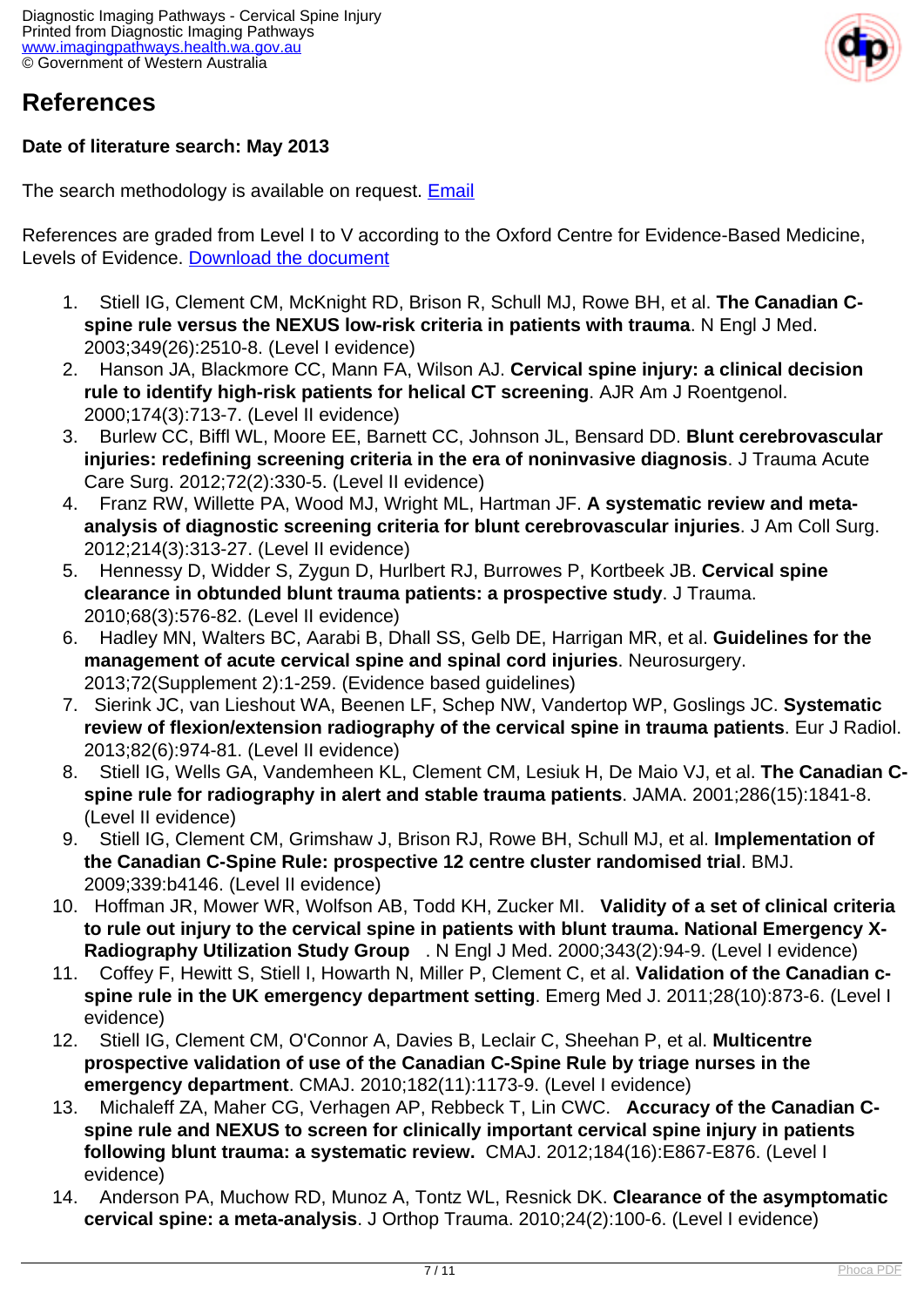

- 15. Rose MK, Rosal LM, Gonzalez RP, Rostas JW, Baker JA, Simmons JD, et al. **Clinical clearance of the cervical spine in patients with distracting injuries: It is time to dispel the myth**. J Trauma Acute Care Surg. 2012;73(2):498-502. (Level II evidence)
- 16. Duane TM, Young A, Mayglothling J, Wilson SP, Weber WF, Wolfe LG, et al. **CT for all or selective approach? Who really needs a cervical spine CT after blunt trauma**. J Trauma Acute Care Surg. 2013;74(4):1098-101. (Level II/III evidence)
- 17. Schrag SP, Toedter LJ, McQuay N, Jr. **Cervical spine fractures in geriatric blunt trauma patients with low-energy mechanism: are clinical predictors adequate?** Am J Surg. 2008;195(2):170-3. (Level IV evidence)
- 18. Bub LD, Blackmore CC, Mann FA, Lomoschitz FM. **Cervical spine fractures in patients 65 years and older: a clinical prediction rule for blunt trauma**. Radiology. 2005;234(1):143-9. (Level IV evidence)
- 19. The Royal College of Radiologists. **iRefer 7.0.1: Making the best use of clinical radiology**. 2012 [updated 2012 Jan; cited 2013 May 5]; 7. Available from: www.irefer.org.uk (Evidence based guidelines)
- 20. The College of Emergency Medicine. **Guideline on the management of alert, adult patients with potential cervical spine injury in the Emergency Department**. London, United Kingdom; 2010 [updated 2010 November 1; cited 2013 May 1]. (Evidence based guidelines). [View the](http://www.collemergencymed.ac.uk/code/document.asp?ID=5718) [reference](http://www.collemergencymed.ac.uk/code/document.asp?ID=5718)
- 21. Expert Panel on Musculoskeletal and Neurologic Imaging:, Daffner RH, Weissman BN, Wippold FJ, Angtuaco EJ, Appel M, et al. **Americal College of Radiology Appropriateness Criteria: Suspected spine trauma** [online publication]. Reston, VA; 2012 [cited 2013 May 4]. (Evidence based guidelines). [View the reference](http://www.acr.org/~/media/ACR/Documents/AppCriteria/Diagnostic/SuspectedSpineTrauma.pdf)
- 22. Como JJ, Diaz JJ, Dunham CM, Chiu WC, Duane TM, Capella JM, et al. **Practice management guidelines for identification of cervical spine injuries following trauma: update from the Eastern Association for the Surgery of Trauma practice management guidelines committee** . J Trauma. 2009;67(3):651-9. (Evidence based guidelines)
- 23. National Institute for Health and Care Excellence (NICE). **Head injury (CG56): Triage, assessment, investigation and early management of head injury in infants, children and** adults. 2007 [updated 2012 February 28; cited 2013 May 3rd]. (Evidence based guidelines). [View](http://guidance.nice.org.uk/CG56) [the reference](http://guidance.nice.org.uk/CG56)
- 24. Theocharopoulos N, Chatzakis G, Damilakis J. **Is radiography justified for the evaluation of patients presenting with cervical spine trauma?** Med Phys. 2009;36(10):4461-70. (Level III evidence)
- 25. Freemyer B, Knopp R, Piche J, Wales L, Williams J. **Comparison of five-view and three-view cervical spine series in the evaluation of patients with cervical trauma**. Ann Emerg Med. 1989;18(8):818-21. (Level III evidence)
- 26. Bailitz J, Starr F, Beecroft M, Bankoff J, Roberts R, Bokhari F, et al. **CT should replace threeview radiographs as the initial screening test in patients at high, moderate, and low risk for blunt cervical spine injury: a prospective comparison** . J Trauma. 2009;66(6):1605-1609. (Level II evidence)
- 27. Mathen R, Inaba K, Munera F, Teixeira PG, Rivas L, McKenney M, et al. **Prospective evaluation of multislice computed tomography versus plain radiographic cervical spine clearance in trauma patients** . J Trauma. 2007;62(6):1427-31. (Level III evidence)
- 28. Widder S, Doig C, Burrowes P, Larsen G, Hurlbert RJ, Kortbeek JB. **Prospective evaluation of computed tomographic scanning for the spinal clearance of obtunded trauma patients: preliminary results**. J Trauma. 2004;56(6):1179-84. (Level II evidence)
- 29. Griffen MM, Frykberg ER, Kerwin AJ, Schinco MA, Tepas JJ, Rowe K, et al. **Radiographic clearance of blunt cervical spine injury: plain radiograph or computed tomography scan?** J Trauma. 2003;55(2):222-6; discussion 226-7. (Level II evidence)
- 30. McCulloch PT, France J, Jones DL, Krantz W, Nguyen TP, Chambers C, et al. **Helical**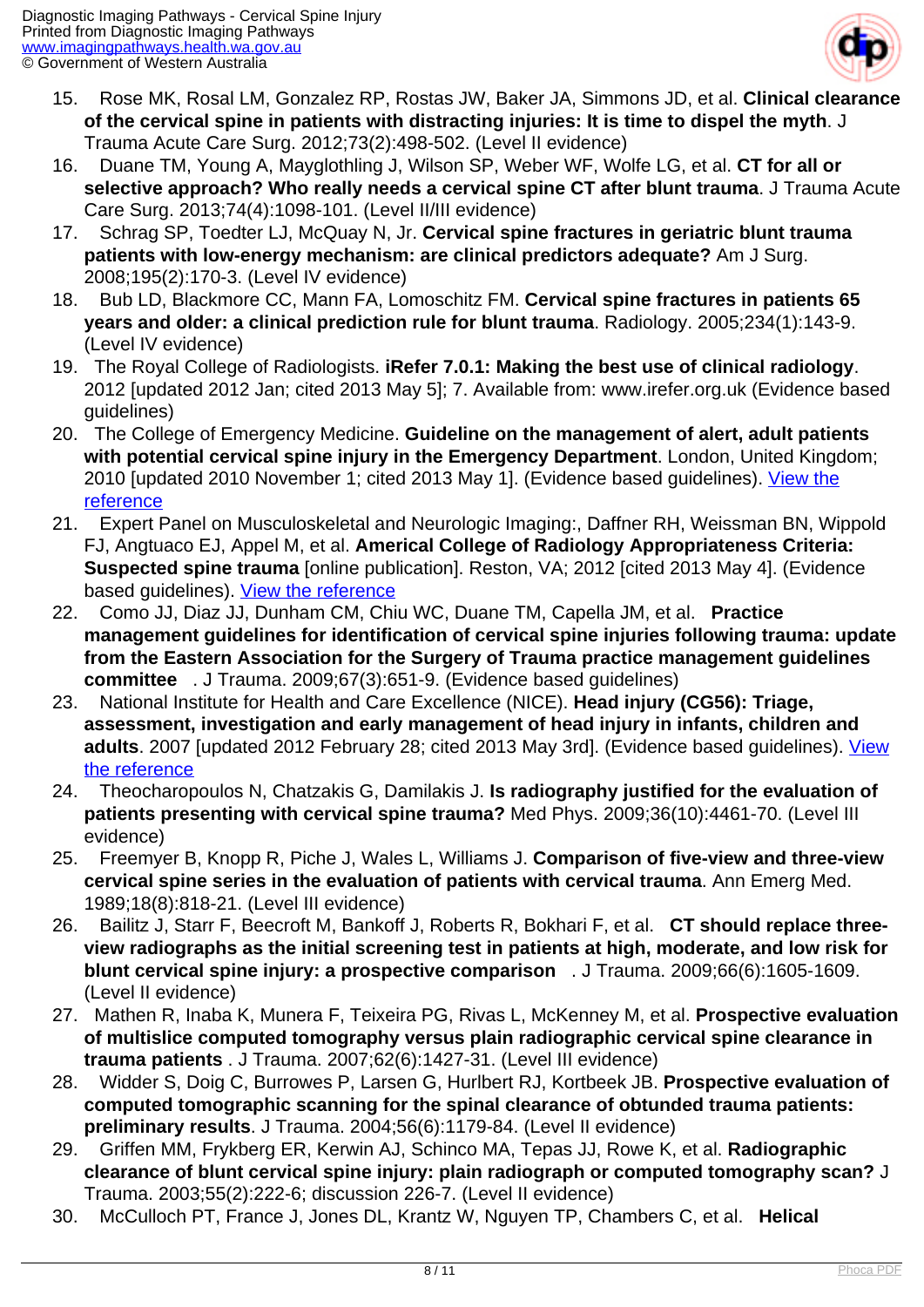

**computed tomography alone compared with plain radiographs with adjunct computed tomography to evaluate the cervical spine after high-energy trauma** . J Bone Joint Surg Am. 2005;87(11):2388-94. (Level II evidence)

- 31. Holmes J, Akkinepalli R. **Computed tomography versus plain radiography to screen for cervical spine injury: a meta-analysis**. J Trauma. 2005;58(5):902-905. (Level III evidence)
- 32. Brohi K, Healy M, Fotheringham T, Chan O, Aylwin C, Whitley S, et al. **Helical computed tomographic scanning for the evaluation of the cervical spine in the unconscious, intubated trauma patient**. J Trauma. 2005;58(5):897-901. (Level II evidence)
- 33. Diaz JJ, Jr., Gillman C, Morris JA, Jr., May AK, Carrillo YM, Guy J. **Are five-view plain films of the cervical spine unreliable? A prospective evaluation in blunt trauma patients with altered mental status** . J Trauma. 2003;55(4):658-63; discussion 663-4. (Level II evidence)
- 34. Mower WR, Hoffman JR, Pollack CV, Jr., Zucker MI, Browne BJ, Wolfson AB. **Use of plain radiography to screen for cervical spine injuries**. Ann Emerg Med. 2001;38(1):1-7. (Level II evidence)
- 35. Grogan EL, Morris JA, Jr., Dittus RS, Moore DE, Poulose BK, Diaz JJ, et al. **Cervical spine evaluation in urban trauma centers: lowering institutional costs and complications through helical CT scan** . J Am Coll Surg. 2005;200(2):160-5. (Level III evidence)
- 36. Panczykowski DM, Tomycz ND, Okonkwo DO. **Comparative effectiveness of using computed tomography alone to exclude cervical spine injuries in obtunded or intubated patients: meta-analysis of 14,327 patients with blunt trauma** . J Neurosurg. 2011;115(3):541-9. (Level III evidence)
- 37. Sanchez B, Waxman K, Jones T, Conner S, Chung R, Becerra S. **Cervical spine clearance in blunt trauma: evaluation of a computed tomography-based protocol**. J Trauma. 2005;59(1):179-183. (Level II evidence)
- 38. Russin JJ, Attenello FJ, Amar AP, Liu CY, Apuzzo ML, Hsieh PC. **Computed Tomography for Clearance of Cervical Spine Injury in the Unevaluable Patient**. World Neurosurg. 2013;80(3-4):405-13. (Level I/II evidence)
- 39. Cornelius RS. **Imaging of acute cervical spine trauma**. Semin Ultrasound CT MR. 2001;22(2):108-24. (Review article)
- 40. Blackmore CC, Mann FA, Wilson AJ. **Helical CT in the primary trauma evaluation of the cervical spine: an evidence-based approach** . Skeletal Radiol. 2000;29(11):632-9. (Level IV evidence)
- 41. Holmes JF, Mirvis SE, Panacek EA, Hoffman JR, Mower WR, Velmahos GC. **Variability in computed tomography and magnetic resonance imaging in patients with cervical spine injuries**. J Trauma. 2002;53(3):524-9; discussion 530. (Level III evidence)
- 42. Rybicki F, Nawfel RD, Judy PF, Ledbetter S, Dyson RL, Halt PS, et al. **Skin and thyroid dosimetry in cervical spine screening: two methods for evaluation and a comparison between a helical CT and radiographic trauma series** . AJR Am J Roentgenol. 2002;179(4):933-7. (Level II evidence)
- 43. Katzberg RW, Benedetti PF, Drake CM, Ivanovic M, Levine RA, Beatty CS, et al. **Acute cervical spine injuries: prospective MR imaging assessment at a level 1 trauma center**. Radiology. 1999;213(1):203-12. (Level III evidence)
- 44. Benzel EC, Hart BL, Ball PA, Baldwin NG, Orrison WW, Espinosa MC. **Magnetic resonance imaging for the evaluation of patients with occult cervical spine injury**. J Neurosurg. 1996;85(5):824-9. (Level III evidence)
- 45. Duane TM, Cross J, Scarcella N, Wolfe LG, Mayglothling J, Aboutanos MB, et al. **Flexionextension cervical spine plain films compared with MRI in the diagnosis of ligamentous injury**. Am Surg. 2010;76(6):595-8.
- 46. Menaker J, Stein DM, Philp AS, Scalea TM. **40-slice multidetector CT: is MRI still necessary for cervical spine clearance after blunt trauma?** Am Surg. 2010;76(2):157-63. (Level III evidence)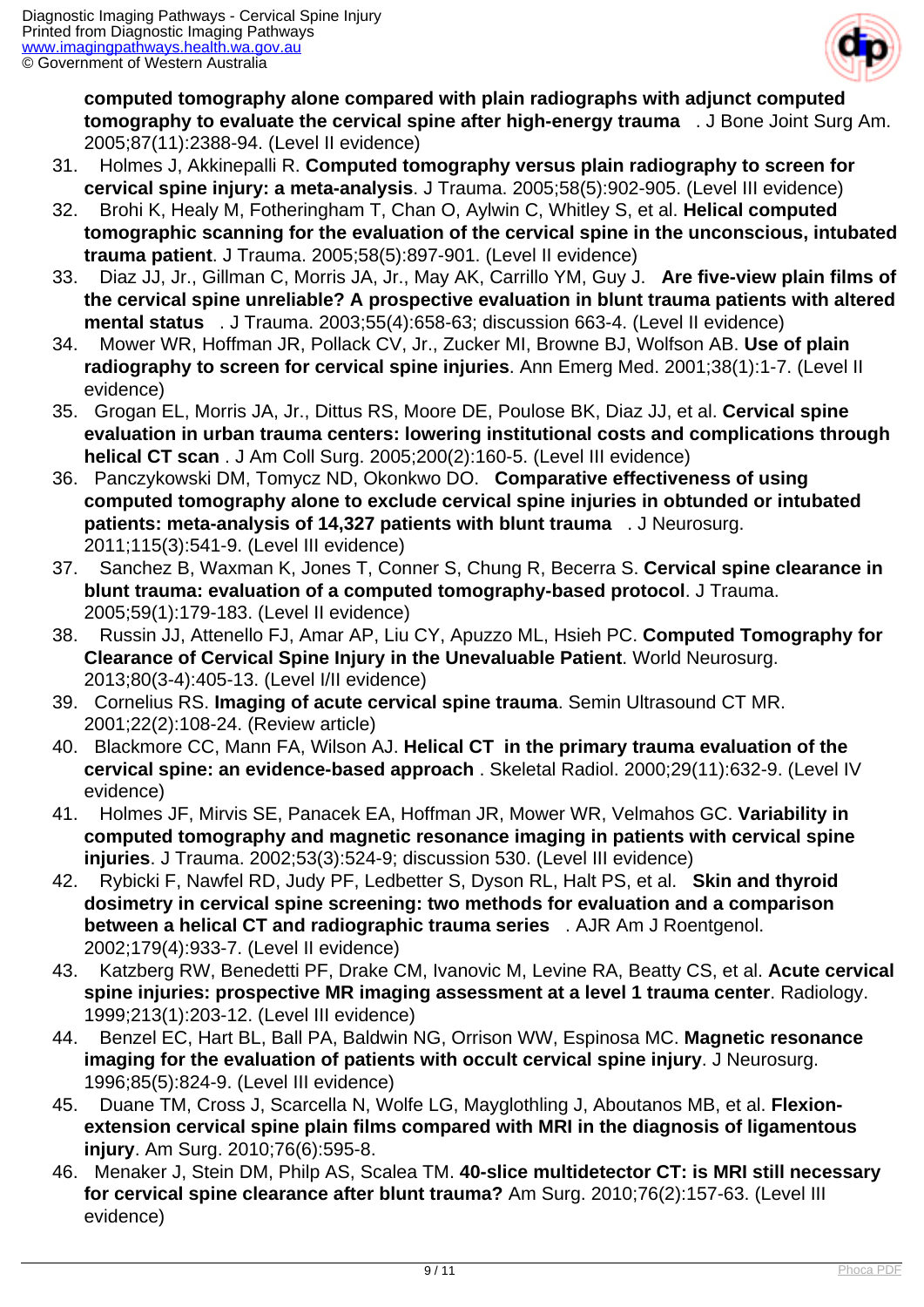

- 47. Schuster R, Waxman K, Sanchez B, Becerra S, Chung R, Conner S, et al. **Magnetic resonance imaging is not needed to clear cervical spines in blunt trauma patients with normal computed tomographic results and no motor deficits** . Arch Surg. 2005;140(8):762-6. (Level II evidence)
- 48. Pollack CV, Jr., Hendey GW, Martin DR, Hoffman JR, Mower WR. **Use of flexion-extension radiographs of the cervical spine in blunt trauma**. Ann Emerg Med. 2001;38(1):8-11. (Level II evidence)
- 49. McCracken B, Klineberg E, Pickard B, Wisner DH. **Flexion and extension radiographic evaluation for the clearance of potential cervical spine injures in trauma patients**. Eur Spine J. 2013 Feb 13. (Level III/IV evidence)
- 50. Schoenfeld AJ, Bono CM, McGuire KJ, Warholic N, Harris MB. **Computed tomography alone versus computed tomography and magnetic resonance imaging in the identification of occult injuries to the cervical spine: a meta-analysis** . J Trauma. 2010;68(1):109-13; discussion 113-4. (Level I/II evidence)
- 51. Muchow RD , Resnick DK, Abdel MP, Munoz A, AndersonPA. **Magnetic resonance imaging (MRI) in the clearance of the cervical spine in blunt trauma: a meta-analysis**. J Trauma. 2008;64(1):179-89. (Level I evidence)
- 52. Halpern CH, Milby AH, Guo W, Schuster JM, Gracias VH, Stein SC. **Clearance of the cervical spine in clinically unevaluable trauma patients**. Spine ( Phila Pa 1976). 2010;35(18):1721-8. (Level III evidence)

### **Information for Consumers**

| <b>Consent to Procedure or Treatment</b><br><b>Computed Tomography (CT)</b><br><b>Contrast Medium (Gadolinium versus</b><br><b>Radiation Risks of X-rays and Scans</b><br>lodine)<br><b>Computed Tomography (CT)</b><br><b>Gadolinium Contrast Medium</b><br><b>Iodine-Containing Contrast Medium</b><br><b>Magnetic Resonance Imaging (MRI)</b><br><b>Magnetic Resonance Imaging (MRI)</b><br><b>Plain Radiography (X-ray)</b><br><b>Plain Radiography/X-rays</b><br><b>Radiation Risk of Medical Imaging During</b><br><b>Pregnancy</b><br><b>Radiation Risk of Medical Imaging for</b><br><b>Adults and Children</b> | Information from this website               | Information from the Royal<br><b>Australian and New Zealand</b><br><b>College of Radiologists' website</b> |
|-------------------------------------------------------------------------------------------------------------------------------------------------------------------------------------------------------------------------------------------------------------------------------------------------------------------------------------------------------------------------------------------------------------------------------------------------------------------------------------------------------------------------------------------------------------------------------------------------------------------------|---------------------------------------------|------------------------------------------------------------------------------------------------------------|
|                                                                                                                                                                                                                                                                                                                                                                                                                                                                                                                                                                                                                         | <b>Computed Tomography (CT) Angiography</b> |                                                                                                            |